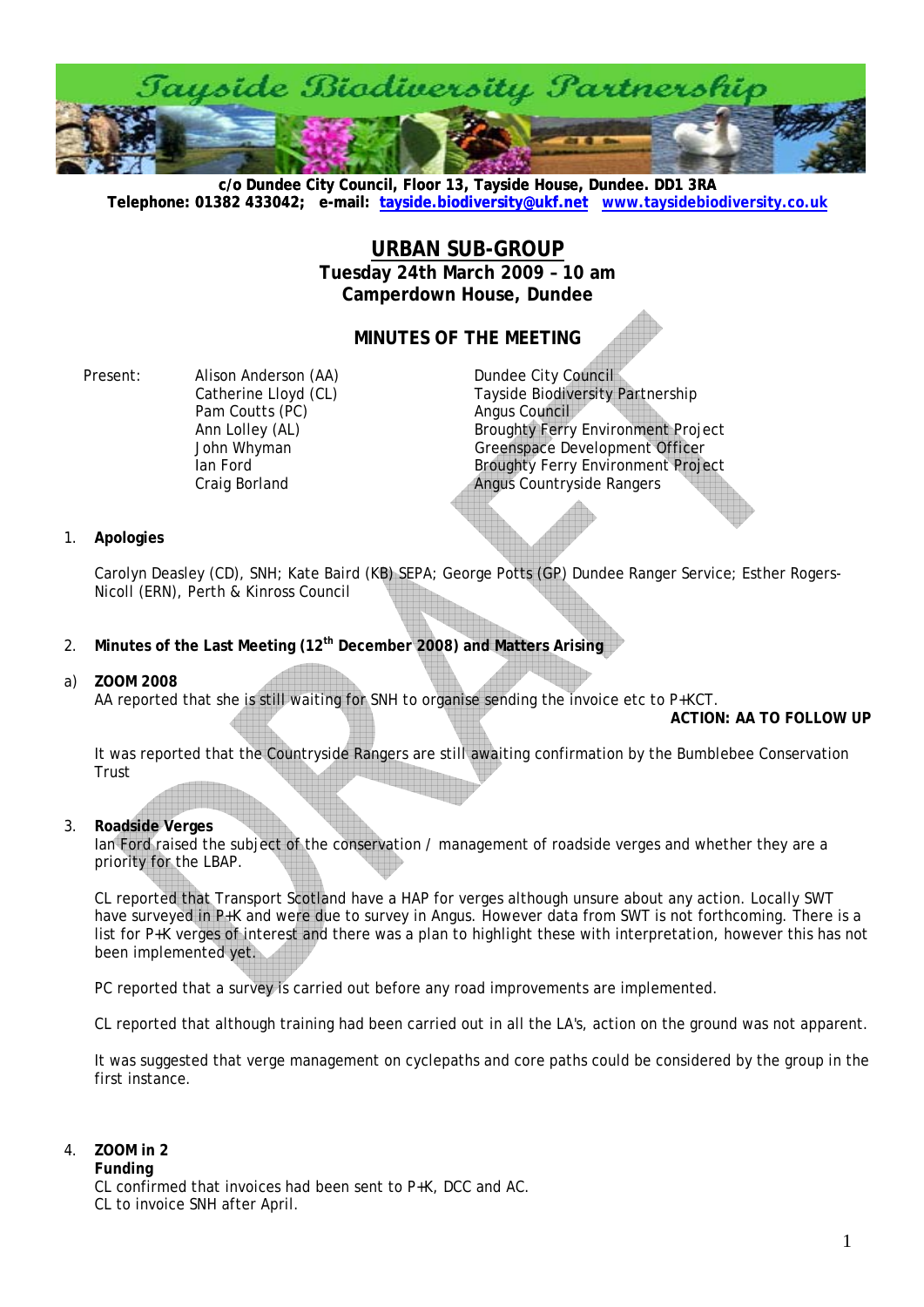Potential Funding - £4,500

# **ACTION: CL TO INVOICE SNH**

**ACTION: AA TO CONTACT COURIER** 

**ACTION: AA TO SOURCE ENVELOPES** 

# **Budget**

Cameras - 600 (camera + processing I+N Crichton Street - Dundee) = £2,700  $Leaflet - 600 = f700$ Production of DVD = £1,000 Postage = £100 (The above costs for the cameras and processing is a rough estimate as it is very unlikely that everyone posts their camera back for processing)

# **Project Launch**

Main Launch 1st - 4th May at Sensation Dundee. Event to tie in with photography seminar / workshop by David Boag. Event to be family orientated.

Other launch opportunities - Opening of refurbished Meffan in Forfar - beginning of May, Perth Museum Day 2nd May, 24th May Kirkgate Park - Kinross, Angus Walking Festival end of May.

AA to contact Courier to investigate feature article for May.

Also use database from ZOOM to publicise pack.

Packs handed out at events and above - use first picture to take details of participant so identify when processed.

#### **Pack**

Group agreed: 600 x cameras 600 x seed packets (CD) 600 x general leaflet Envelopes - AA to source

# **Leaflet**

AA gave group basic leaflet text. AA to incorporate comments. AA to e-mail round group when more complete. AA to get in touch with designer.

**ACTION: AA TO ORGANISE LEAFLET PRODUCTION IN CONSULTATION WITH GROUP** 

#### **Other**

- a) Prizes Group to think about prizes 1st, 2nd, 3rd for each LA area
- b) Not all cameras on time lapse film top 20 from each area. Sound and interviews on film too.
- c) Images on Sensation website and DCC website.

# 5. **Priority Action Updates**

Group decided to concentrate on Giant Hogweed / Dighty Project because of time constraints.

JW reported that the Giant Hogweed application to SRDP had been refused due to landowner issues. JW has been advised the all landowners must participate in application (ie garden owners) before the scheme has any chance of being approved. This was not his original understanding.

JW has also been advised that he should support the project but not be a lead for it.

JW reported that he has mapped ownership along the Dighty. There are a core of 7 major landowners who should be signed up for an SRDP application. JW recommended that something like TBAF should be utilised for smaller landowners (gardens). This should be implemented first before another SRDP application be submitted. JW reported that the private ownership map was nearly complete.

There is to be a training day for the Conservation Volunteers for risk assessment / hogweed control. AL suggested that the EDEN project could be involved.

PC/CB undertook to find out Angus Landowners

**ACTION: PC/CB to investigate Angus landowners**